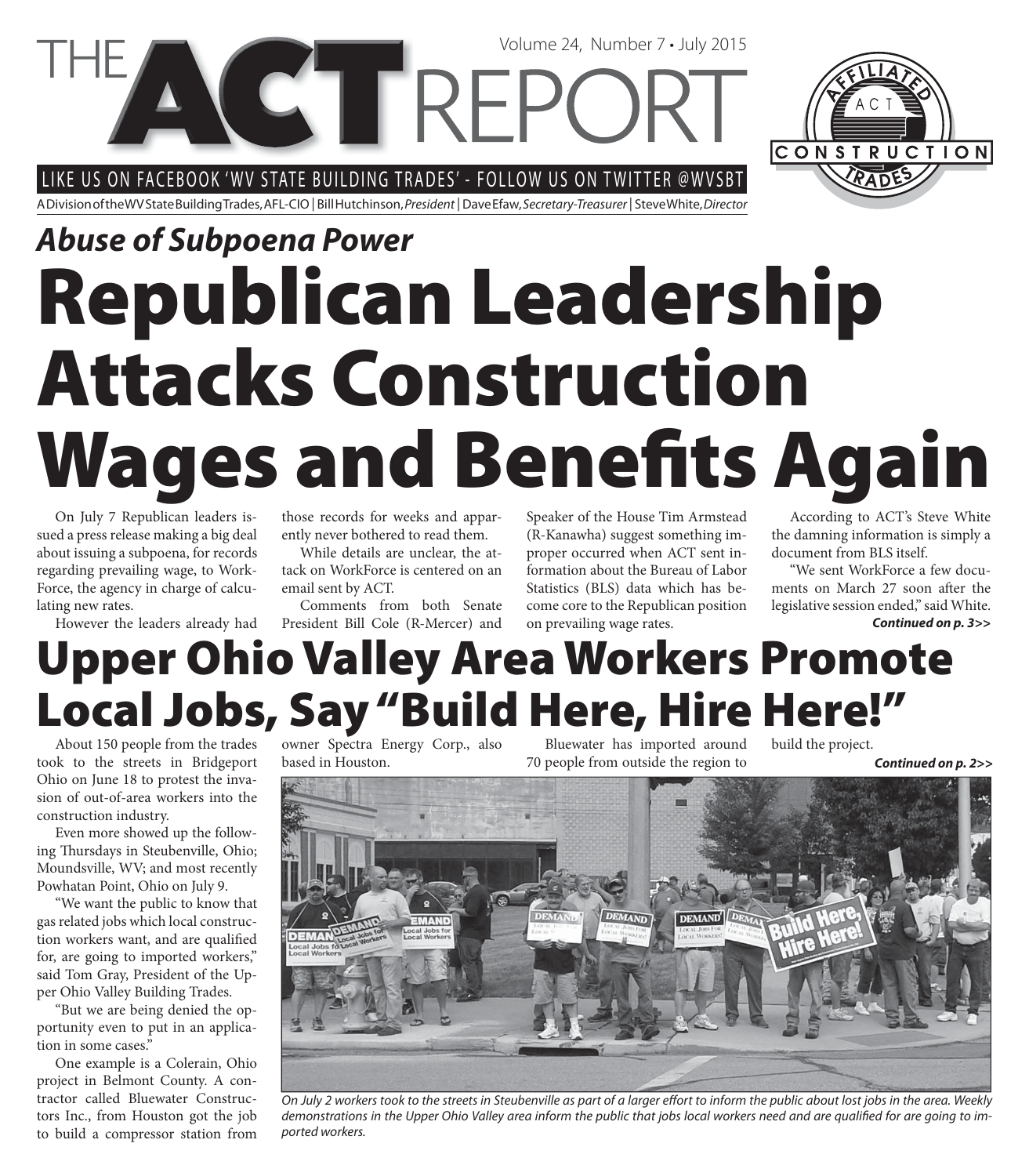# **Prevailing Wage Law Suspended for Now**

As of July 1 projects funded with state and local taxes no longer require prevailing wages be paid.

Contractors awarded projects now only must pay minimum wage and no benefits.

"The doors are open for out-of-area contractors to come and take our jobs and tax dollars with low wage imports," said K.T. Carfagna, President of JD&E based in Wheeling. "It's a sad day for our state."

Prevailing wage rates will be back in effect once new calculations are made by WorkForce, the state agency newly assigned to the job.

During the last legislative session a compromise was reached that called for a new method to calculate prevailing wage rates.

WorkForce along with experts from Marshall and WVU were to come up with the details.

But when the methodology was revealed in early June Republican leaders wanted to change the deal.

At issue is the use of a survey and the payment of benefits like health and pension, training and safety programs.

Republican leaders insist wage rates published by the Bureau of Labor Statistics, which mix residential rates and have no benefits, must be used. Of the 32 states that have a prevailing wage law, only one uses the

**Bricklayers Council Seeks Apprentices**

The Bricklayers & Allied Craftworkers District Council of West Virginia Apprenticeship Program has a year round application process.

Those interested in applying can go to any WorkForce WV office (formerly Job Service) or the Western Maryland One Stop Job Center Monday through Friday.

Both agencies are open 8:00am to noon and 1:00pm to 4pm.

The program teaches brick and block laying, as well as all aspects of the trade.

It takes 6,000 hours of on-the job training plus related classroom training to complete the program.

Apprentices begin with an eight week training session at the Council's statewide facility located in Ritchie County.

During the training session apprentices from out-of-the area are provided local housing.

For the remainder of their apprenticeship they attend monthly meetings closer to their home area.

The program provides opportunities for those who reside in any West Virginia County, or a county of another state that touches a West Virginia state line.

Applicants must be at least 18 years old and be physically able to perform the work of the trade.

All applicants will take a standard written aptitude test at WV Work-Force or the Western Maryland One Stop Job Center.

In order to be accepted you must provide copies of your birth certificate and high school diploma or equivalent.

A copy of your driver's license will also be required.

Only copies will be accepted, please do not bring originals.

A drug test will be required at a later date.

The recruitment, selection, employment, and training of apprentices shall be without discrimination because of race, color, religion, national origin or sex.

The Bricklayers JATC will take affirmative action to provide equal opportunities in apprenticeship and training and will operate the apprenticeship program as required under Title 29 of the Code of Federal Regulations, Part 30.

For more information contact Apprenticeship Coordinator Brian Greynolds at 304-363-9250.

BLS data.

"They don't want a survey but that is exactly what we talked about during the session," said Steve White ACT Director.

White was also surprised to hear legislators complain about pension and health benefits being part of a prevailing wage calculation.

"We had very specific talks about benefits in the Senate and everyone agreed that pension and health benefits were to be included," said White.

Governor Earl Ray Tomblin has defended the survey method and directed WorkForce to move forward with the survey.

Surveys went to contractors in

In early June Belmont County Commissioner Matt Coffland talked to the company about the lack of local workers. They claimed no local

*Upper Ohio Valley*

Rob Richards with the Laborers put in an application and the next day when more workers tried to apply they saw new signs posted: No

Richards never heard from his ap-

"We've seen license plates from

workers had applied.

*Continued from Page 1*

trespassing – not hiring.

plication either.

mid-July and the results are expected around the end of September.

At that time a new prevailing wage rate will be calculated based on seven regions of the state.

"We expect some dramatic cuts to wages in some areas but less in others," said White.

"What bothers us the most in the new method is the use of a math average which will lower all wages even when we do the majority of projects."

White explains that the Federal Davis-Bacon wage and previous West Virginia calculations were based on a 'majority status' meaning if 50 percent of workers were at a certain wage then that wage prevailed.  $\blacksquare$ 

few from West Virginia or Ohio," said Richards.

Another example is Schwob Energy Service out of Dallas, Texas working at a Bethany site building a compressor station.

According to ACT's Walter 'Fuzz' LaRue, of 10 cars observed entering the site in late-June, 6 were from Louisiana, one from Florida, one from Nevada and two from Ohio.

"These are jobs our members are qualified for and need, and they are right in our backyard," said LaRue. ■

Alabama, Florida, and Texas but very Diamond D **Private Property NOT HIRING** AT **THIS** TIME

When one local worker applied for a job at Houston based Bluewater Constructors compression station project in Colerain, OH these signs appeared the next day.

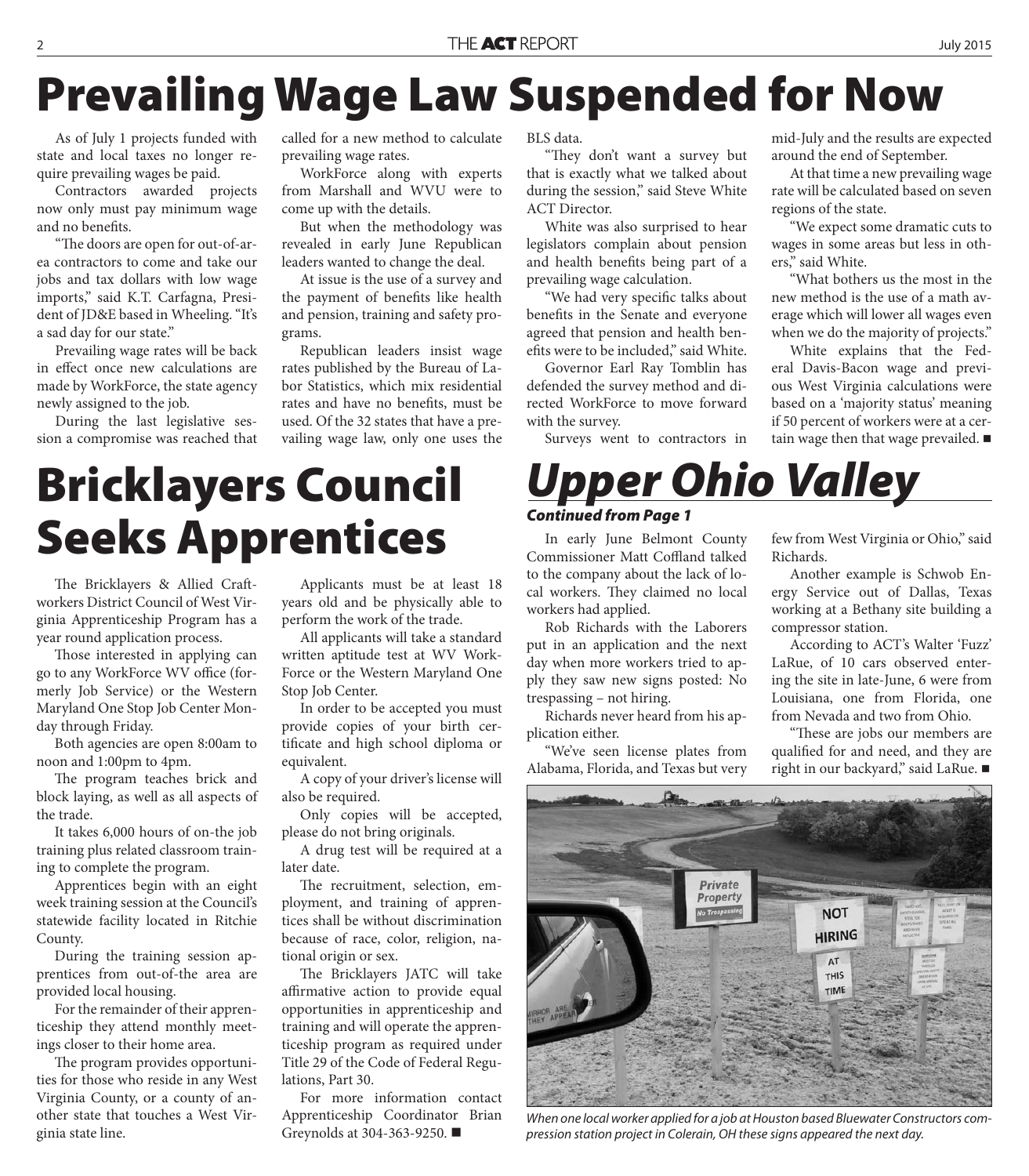# **HVAC Certification Process Now Underway**

On July 1 the WV Division of Labor started issuing HVAC certifications.

Legislation passed in 2014 will require all workers performing HVAC and fire damper installation work to be certified as of January 1, 2016.

Rules to finalize details were approved by the legislature earlier this year.

The WV Division of Labor is in charge of the HVAC certification and the WV Fire Marshalls office will handle the fire damper certification.

According to Acting-Commissioner of Labor John Junkins any certification received before January 1, 2016 will be valid through the end

of this year and for all of 2016.

"We want to get a jump on the process and avoid a crush at the end of the year so we are issuing certifi cates now that are good until the end of next year," said Junkins.

Initially there will be two ways to get certified, a show of experience or testing.

Before June 30, 2016 those who do not want to test and can show they have experience in the field can get certified without testing.

This is commonly referred to as 'Grandfathering.'

Those wanting the HVAC Technician certification must demonstrate they have at least 2,000 hours of ex-

### **Tri-State Trades Council Raises \$10,000 for DADs Day Diabetes Research**



Dave Plymale mans the "back nine" cooking station during the Tommy Plymale Memorial Golf Tournament held in mid-June.

The newly renamed event – after former Operating Engineer Local 132 Business Manager Tommy Plymale who recently passed away after a short illness - is the annual fund raiser for the Building Trades research effort dubbed 'Dollar Against Diabetes.'

Held at the Sugarwood Golf Course in Lavalette, WV the event raised more than \$10,000.

"I have to thank all of the volunteers as well as the unions and contractors who donated many door prizes that make this a fun and special event," said Mark Johnson, Business Manager of the Tri-State Building and Construction Trades Council.

According to Johnson around 60 teams vied for the 44 entries available.

The winning team came from the Southwest WV Labor Council.

perience in specific HVAC work and 6,000 hours of overall industry experience including HVAC or other sheet metal indus-

try tasks. After June 30, 2016 the only way

to get certified will be to pass a test.

Testing is also available now, and while it is not required there are good reasons to take the testing route.

"Ultimately there may be reciprocal rules that allow a person certified by West Virginia to work in other parts of the country," said Mike Coleman, Business Manager for Sheet Metal Workers Local 33.

"Having a document showing you have passed the test may be needed in these instances."

Testing is handled by a professional testing company and will be available at five locations in the state.

A Technician in Training certificate is also available to those who do not have the required work experi-

ence.

"Ultimately there may be reciprocal rules..."

#### **Mike Coleman**

Business Manager, Sheet Metal Workers Local 33

Those with the Training certificate must work under the direct supervision of a person who has the Technician certificate. The certifica-

tion fee is \$75 per

year for a Technician and \$50 for the Technician in Training.

However a Technician fee will be waived for those who hold a current WV Contractor License with the HVAC classification.

For more information go to the DOL web site wvlabor.com.

According to the State Fire Marshall's office certification for the fire damper installers will begin later this year and will be required as of January 1, 2016.  $\blacksquare$ 

### *Republican Leaders*

#### *Continued from Page 1*

"The document most critical of BLS data came from the BLS itself. Their subpeona is an abuse of power."

During the recent legislative session Republicans had proposed using BLS wage data in place of current prevailing wage rates.

However the BLS data has many flaws and in some cases is less than half the wage package many workers currently get.

That is primarily because the BLS data does not include fringe benefits and uses residential wages.

White says the document sent to WorkForce was testimony given before a congressional committee by BLS Commissioner Erica L. Groshen in 2013.

In her testimony Commission Groshen stated BLS data is intended for other purposes and has great value but does not reflect benefits paid, does not identify the location of work, includes residential data, and she concludes "BLS has no role

in establishing prevailing wages or determining what data are appropriate for the purpose of prevailing wage determinations."

ACT also sent two reports from respected economists regarding the use of BLS data and laws from surrounding states.

In reviewing the thousands of pages of documents WorkForce sent to Cole and Armstead on June 27 more information on the BLS information has come to light.

According to one email BLS itself will not allow "using raw BLS data" outside of the BLS approved estimation software.

"It appears BLS will not permit their data to be used in a manner proposed by the Republican leadership," said White.

"Republican leaders should own up to their mistaken position on the BLS data instead of attacking hard working construction workers and contractors."